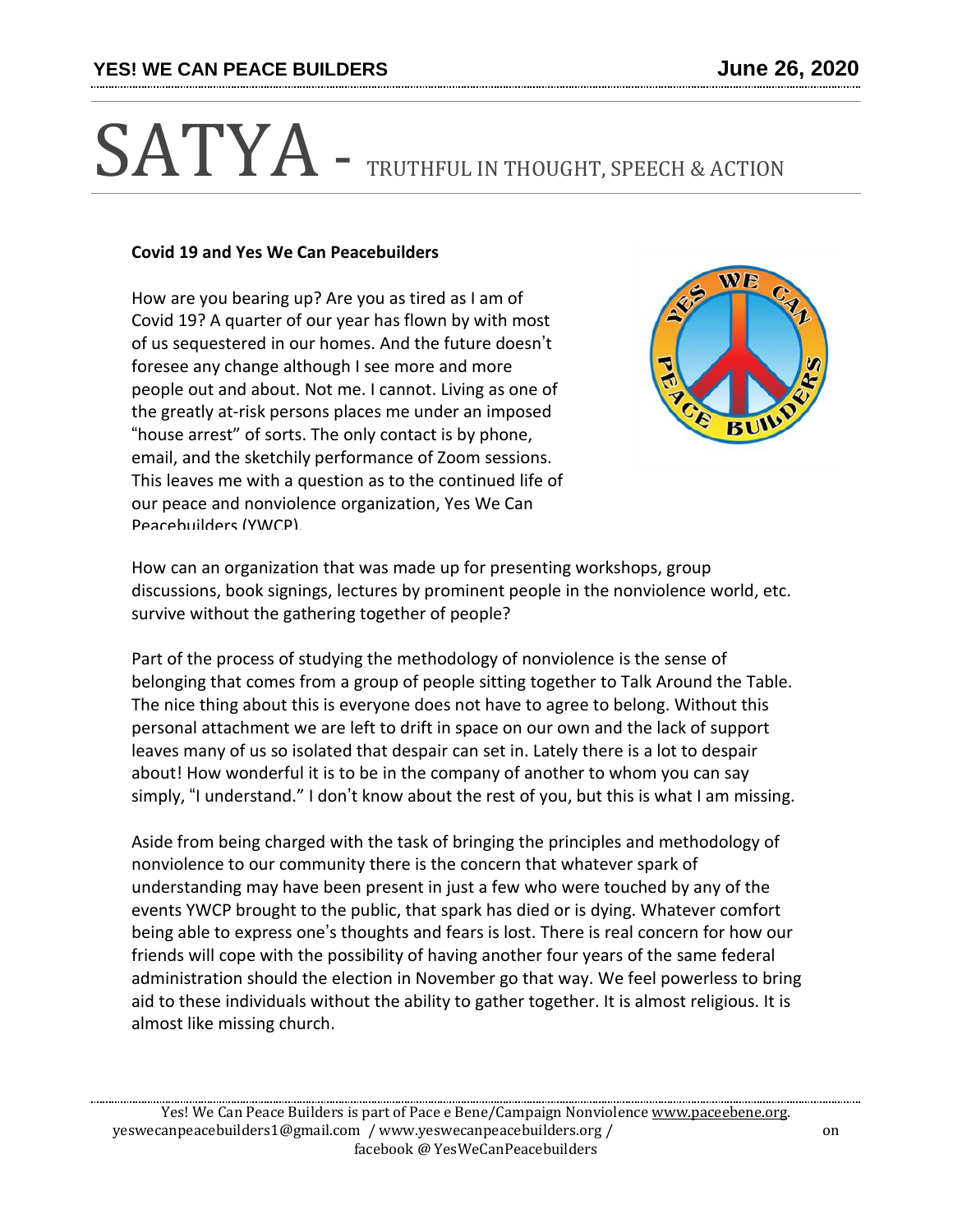I ask myself this question. Do we dare try to meet somewhere where we can socially distance ourselves from one another? Or is it still too dangerous? And is there even a place where we could do this? An organization can only exist if it can achieve its purpose and it relies on people participating. YWCP has been struck down by Covid 19 almost as if it has caught the disease. Paula Hulet and I have been carrying this burden and each has participated in Zoom sessions with other organizations. We feel now that we can offer you an opportunity to join with us in this same manner through our own Zoom sessions. Therefore, we are suggesting three topics for discussion for a 40-minute Zoom session beginning in July. The topics are:

Corona Virus Grieving - Being Black - Election Fears

Jane Goodall put it explicitly when it comes to grieving " –When we lose something that was very precious to us, whatever its nature, we grieve." Losing the way of life we had prior to Covid 19 has thrown many of us into a state of grief whether we recognize it or not. This chat will allow us all to express our grief.

For those of us who are not Black it is difficult to imagine what the average Black person's life is really like. Being Black will give us the opportunity to role play life as a Black person where we may discover new thoughts and attitudes to lead us to better understanding of the issues surrounding Black Lives Matter.

Election fears – I know you have them. I do. I suggest we spend some time voicing our fears whether they be about election tampering or the fear that nothing will change for the next four years.

We would like to hear from you with your thoughts on these topics and your interest in joining us for some Zoom sessions. Would you want to do these topics one at a time or would you prefer to at least touch on all three for our first session and then decide how we go forward.

The email is [yeswecanpeacebuilders1@gmail.com.](mailto:yeswecanpeacebuilders1@gmail.com) We look forward to hearing from you!

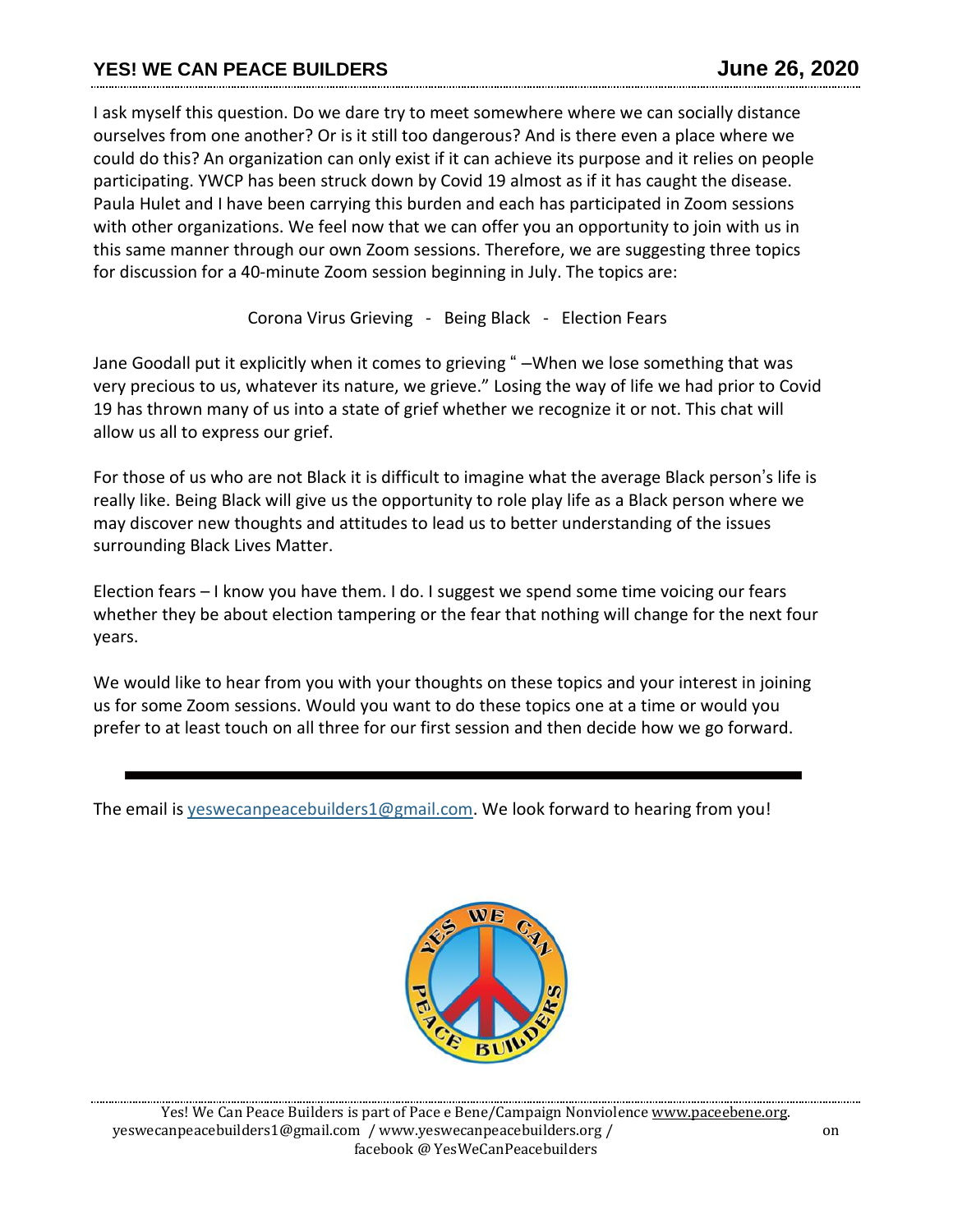## **Yes We Can Peacebuilders Has Not Been Idle!**

Despite being unable to go out and about Paula and I have been busy with Zoom sessions, emails, phone calls, sermons, articles for the newspaper, etc.

I have been writing up descriptions of the classes I attended at the Morro Bay Citizen's Police Academy for the Estero Bay News. These three-hour classes were held once a week beginning in September for 10 weeks. Attending these gave me a much different perspective on the operations of a police department and the policies governing law enforcement actions. I suspended the articles just as I was about to write about the class on the use of a taser when George Floyd was murdered by a police officer by kneeling on his neck for almost nine minutes. As protests began and the cries for justice were heard I felt it would do little good to continue these articles at this time and the paper agreed. However, plans are in place for me to meet with the Morro Bay Police Chief and Commander to discuss many of the issues surrounding the policies pertaining to arrest and the use of force and how this is handled in our communities and what next steps will be taken in regards to police actions. The outcome of those meetings will be what I will then write articles on for upcoming issues of the paper.

Peacebuilders was awarded a \$250 grant from Thrivent to be spent on items for area homeless people. We spent the

money on sleeping bags, socks, gloves, flashlights, lanterns, and hot/cold beverage containers. We had hoped to continue a program like this by applying for a grant but were interrupted by the shelter at home restrictions for the virus. However, just prior to that we held a successful talk and book introduction for peace activist John Dear at Coalesce Bookstore and spoke about this program. Richard and Pat Kresja responded with another check of \$250 for us to continue. We decided to put that money forward to school lunches. Janet Gould, Principal of Del Mar Grammar school advised that the school lunch program was not in need but that the Estero Bay Kindness Coalition could use funds as they supply meals to children for the weekends when they are not in school. We chose to use the money to sponsor one child for one semester through that organization. Hopefully in the future we will be able to continue a program of this type.

This year there will be no outdoor Peace Picnic celebration for International Peace Day, and we will not be spending the money to have our large banner hanging in City Park in Morro Bay. However, we are considering a special Zoom session for everyone to participate in on Monday, September 21, 2020. We would love to have the peace choir join us for the third year in a row if possible and will be open to suggestions for how you would like to celebrate and participate.

I will be part of a ten person study group about climate based on the book "What Is Ecological Civilization" beginning on July 6<sup>th.</sup>